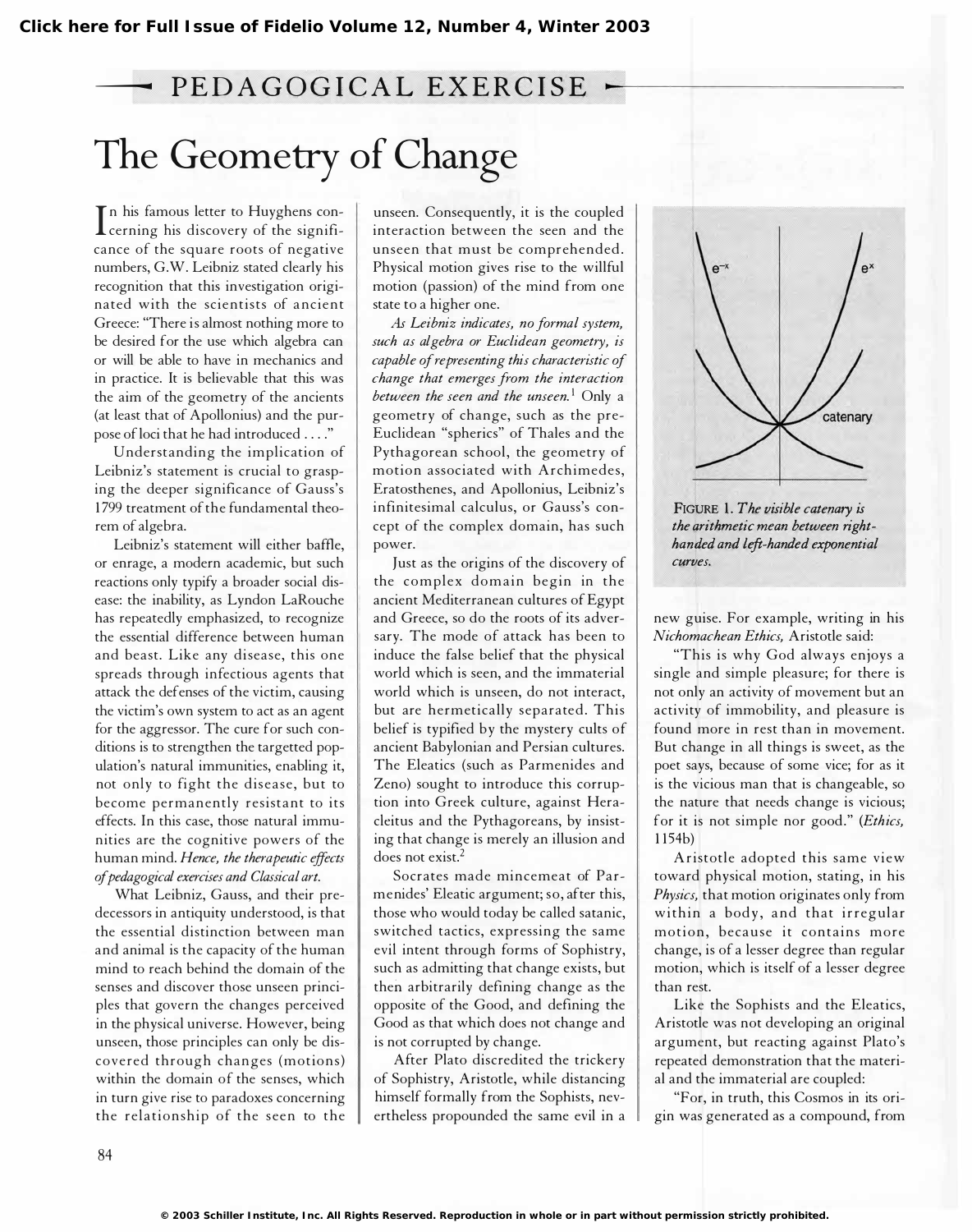the combination of Necessity and Reason. And inasmuch as Reason was controlling Necessity by persuading her to conduct to the best end the most part of the things coming into existence, thus and thereby it came about, through Necessity yielding to intelligent persuasion, that this Universe of ours was being in this wise constructed at the beginning." (Timaeus, 48a)

And it is the power to gain knowledge of the universe through the interaction of the seen with the unseen, the temporal with the eternal, that is human nature. Change is a characteristic, not of viciousness and vice, but of perfection:

"But as it is, the vision of day and night and of months and circling years has created the art of number and has given us not only the notion of Time but also means of research into the nature of the Universe. From these we have procured Philosophy in all its range, than which no greater book ever has come or will come, by divine bestowal, unto the race of mortals. . . . God devised and bestowed upon us vision to the end that we might behold the revolutions of Reason in the Heaven and use them for the revolvings of the reasoning that is within us, these being akin to those, the perturbable to the imperturbable; and that, through learning and sharing in calculations which are correct by their nature, by imitation of the absolutely unvarying revolutions of the God we might stabilize the variable revolutions in ourselves.

"Concerning sound also and hearing, once more we make the same declaration ... ; music too, in so far as it uses audible sound, was bestowed for the sake of harmony. And harmony, which has motions akin to the revolutions of the Soul within us, was given by the Muses to him who makes intelligent use of the Muses, not as an aid to irrational pleasure, as is now supposed, but as an auxiliary to the inner revolution of the Soul, when it has lost its harmony, to assist in restoring it to order and concord with itself. And because of the unmodulated condition, deficient in grace, which exists in most of us, Rhythm also was bestowed upon us to



FIGURE 2. As in the case of exponential curves, right-handed and left-handed forms of the (a) hyperbola and (b) logarithmic spiral cannot be transformed into one another within the plane of their visible existence.

be our helper by the same deities and for the same ends." (Timaeus, 47a-e)

The tension of this Socratic irony, of the unchanging principles of change, is the means by which man, and the universe as a whole, perfects itself. As Kepler notes in the New Astronomy, it is the tension from the discovery that the planetary orbits are not circular, "that gives rise to a powerful sense of wonder which at length drives men to look into causes."

Remove that tension, as Aristotle, Euler, Lagrange, et al. do, and you excise from man his human nature, rendering him defenseless against those oligarchical forces who seek to enslave him.

## $\sqrt{-1}$  and Motion

Putting aside the problem of the passionless (or, more likely, enraged) committed Aristotelean, a persistent difficulty arises for those wishing to comprehend Gauss's discovery of the complex domain. The difficulty centers on grasping the physical significance of  $\sqrt{-1}$ . For Euler, Lagrange, and D'Alembert,  $\sqrt{-1}$ is merely a passionless definition of the solution to the equation  $x^2 + 1 = 0$ . All tension associated with its existence is removed by the declaration that it is a definition of something that is "impossible ." "What, Me Worry about the impossible?"

The difficulty for the serious person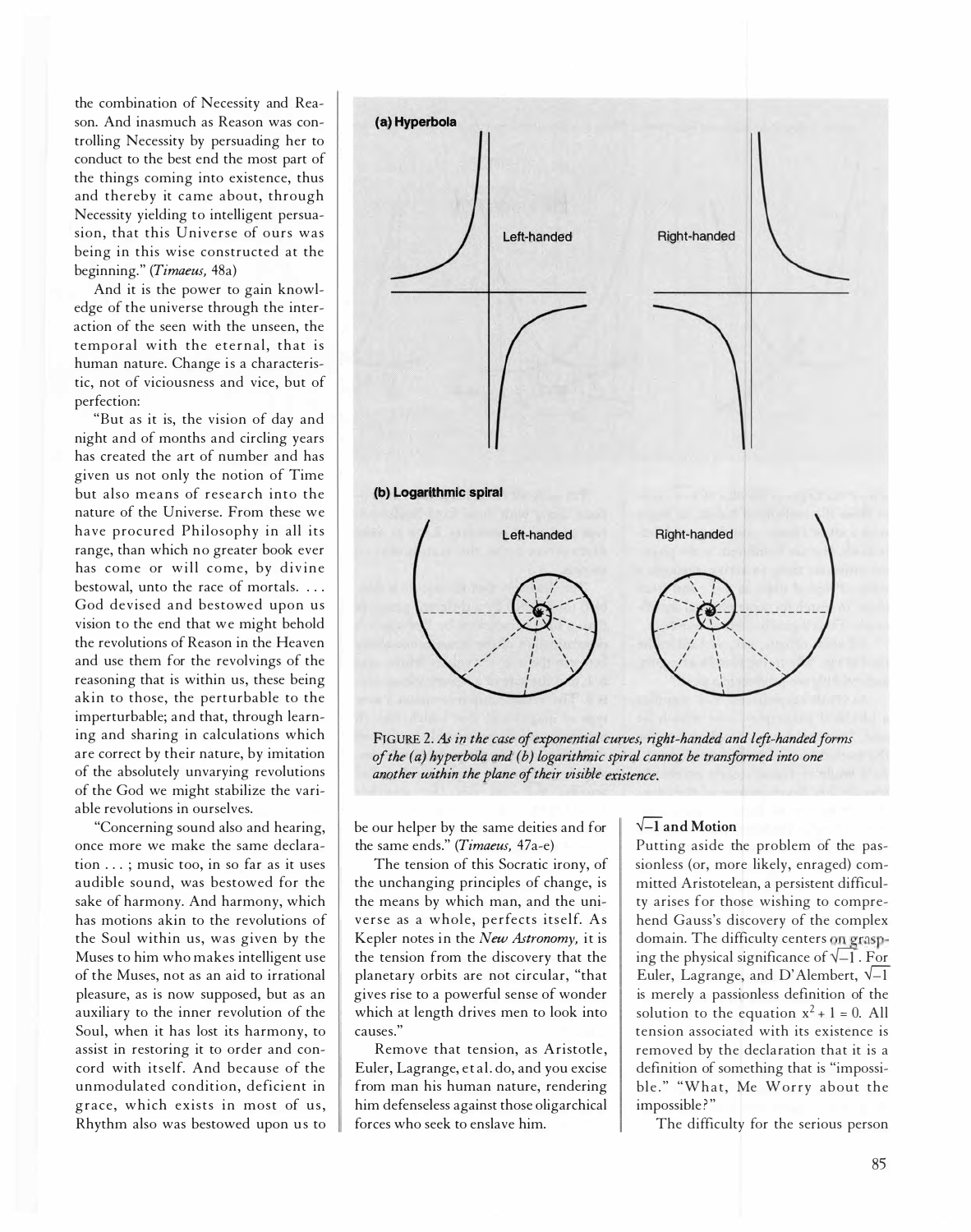FIGURE 3. Right-handed and left-handed forms can be united only by a rotational motion orthogonal to the plane of their visible existence.



who seeks to grasp the idea of  $\sqrt{-1}$ , arises from the embedded habits, to begin with a set of axioms, postulates, and definitions, that are indifferent to the physical universe; then, to arrive, through a series of logical steps, at  $\sqrt{-1}$ ; and from there, to search for some physical significance of this logically defined number.

All such efforts, are, as LaRouche used to say, "like trying to milk a he-goat, and catching the product in a sieve."

As Gauss emphasized,  $\sqrt{-1}$  signifies a physical principle-one which he said, "has the deepest implications for the metaphysics of the theory of space." As a study of Gauss's early notebooks reveals, his development of the complex domain arose from the paradoxes of the "Kepler Problem" that remained unresolved by Leibniz's infinitesimal calculus.3 Keeping that in mind, along with what was said above, the physical significance of  $\sqrt{-1}$  can be demonstrated, as Leibniz indicated, by conceptualizing the unified succession of discoveries from Pythagoras through Gauss. It is only through this ironical, polyphonic approach, that insights into the physical significance of  $\sqrt{-1}$  can be obtained.

This can be done quite efficiently if one has mastered the general principles expressed by the discoveries of the doubling of the square and cube, and of the catenary.

Put aside all formal algebraic conceptions, along with those fixed Euclideantype notions of geometry. Look at these discoveries from the standpoint of motion.

The discovery that the square is doubled (or halved) by a different principle than a line, is indicated by Pythagoras's determination of the incommensurability between the side of a square whose area is 1, and the side of a square whose area is 2. This relationship determines a new type of magnitude, that which, like all numbers, is not susceptible to formal definition, outside the physical relationship from which it originates. In other words,  $\sqrt{2}$  is not the number 1.14142135..., but a magnitude that exists only within the physical relationship of two squares whose areas are in the ratio of 1:2.

As Plato reports in the Theaetetus, this magnitude is only a special case of a whole class of magnitudes, that can be characterized as the relationship of one geometric mean between two extremes.

This whole class of magnitudes, however, can be generated by one type of physical motion, specifically, circular action.

However, an entirely new type of magnitude emerges when doubling the cube. As Plato stated in the Timaeus, if God had created the world flat, it would only be necessary to have one mean between two extremes, but God created the world solid, so it is always necessary to find two.

As Archytas's construction demonstrates, this new type of magnitude cannot be generated by simple circular action, but requires circular action acting orthogonally on circular action. This action on action is what generates the torus, cylinder, and cone of Archytas's famous construction. Subsequently, Menaechmus and Apollonius demonstrated the more general form of the principle of Archytas's construction through the development of conics. For them, as well as Archimedes, Eratosthenes, et al., it was this higher type of physical action, expressed by motion acting on motion, that generated the relationships that are manifest in solid bodies such as squares and cubes. Contrary to Aristotle, motion doesn't originate in bodies. Bodies originate in motion.

To repeat: The magnitudes associated with one geometric mean between two extremes are a species of magnitudes generated by one principle of motion, i.e., circular action, and the magnitudes associated with two geometric means are a species of magnitudes generated by another class of motion, i.e., conical action.

However, as Leibniz and Bernoulli indicated, the latter type of motion (conical), actually generates a class of classes